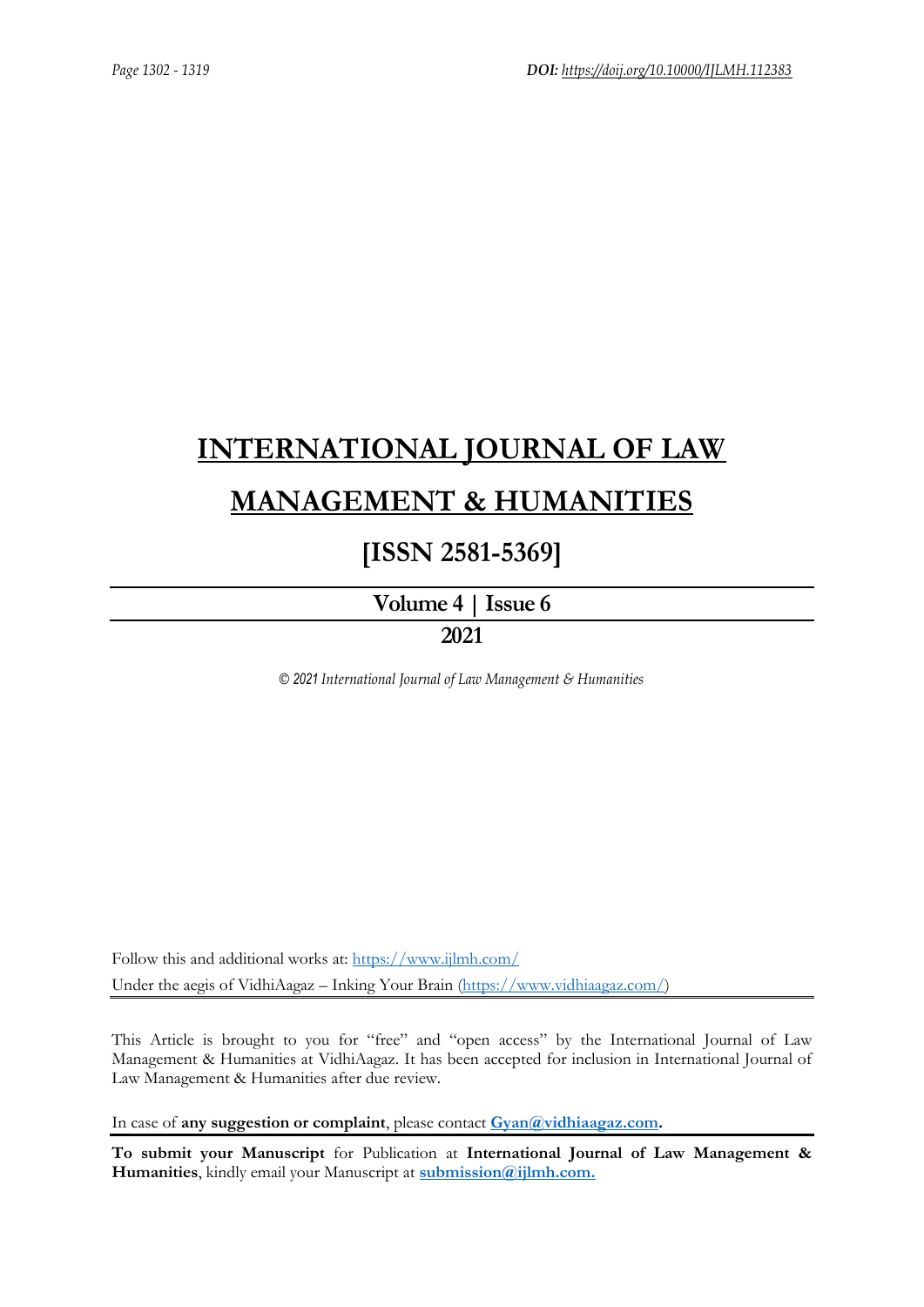## **Rights of Rape Victims in India**

**VINEET DWIVEDI<sup>1</sup> AND MADHAVI KHANDELWAL<sup>2</sup>**

#### **ABSTRACT**

*The issue of rape is one of the most unfortunate issues that our country is still battling with. Whereas, there has been constant efforts made in terms of legislative policy towards bringing in stringent measures to punish the offenders, but our criminal justice system and legislative policy hardly shows any concerned efforts when it comes to rehabilitation of rape victims. True punishing the offender is important but it can only help in deterrence but what about the victims who has been mercilessly affected by such heinous crime. Even, though post Nirbhaya Case we can see some monetary compensations and funds for victims have been formed through Central Victim Compensation Fund. But, now the question arises, whether just by the monetary compensation the purpose of rehabilitation is completed? Considering the fact that we live in a society where especially rape victims undergo societal stigma and oppression. She is kind of being boycott from the society, she faces challenges to continue her studies, hard to get a job, hardships in getting married. All, this problems can't be compensated just through monetary relief of few lakhs. Adding to the societal, personal and professional hardships, the victim also undergoes mental trauma and depression. Thus, with all these major issues in hand this paper aims at exploring the research question, "Whether, the current rehabilitation policy for Rape Victims is efficient enough?", with the hypothesis that it is not and there is a need for change in order to have a holistic approach in redressing the hardships faced by the victims.* 

*Keywords: Victim, Compensation, Nirbhaya Fund, Rehabilitation, Criminal Law Reforms.*

#### **I. INTRODUCTION**

The criminal law of any country is the basis to punish the public wrongs done by an individual as well as to act as a deterrent for the society. The criminal law deals with various categories of crimes and their respective punishments/penalties. In India, one such category is the sexual offenses against women, of which the offense of rape is a part. Section 375 of the Indian Penal Code, 1970 defines rape and Section 376 deals with the punishment of rape <sup>3</sup>. Compensation

<sup>&</sup>lt;sup>1</sup> Author is an Advocate at Delhi High Court, India.

<sup>2</sup> Author is an Advocate at Delhi High Court, India.

<sup>3</sup> Bhattacharyya, Rituparna. Understanding the spatialities of sexual assault against Indian women in India. *Gender, Place & Culture* 22, no. 9 (2015): 1340-1356.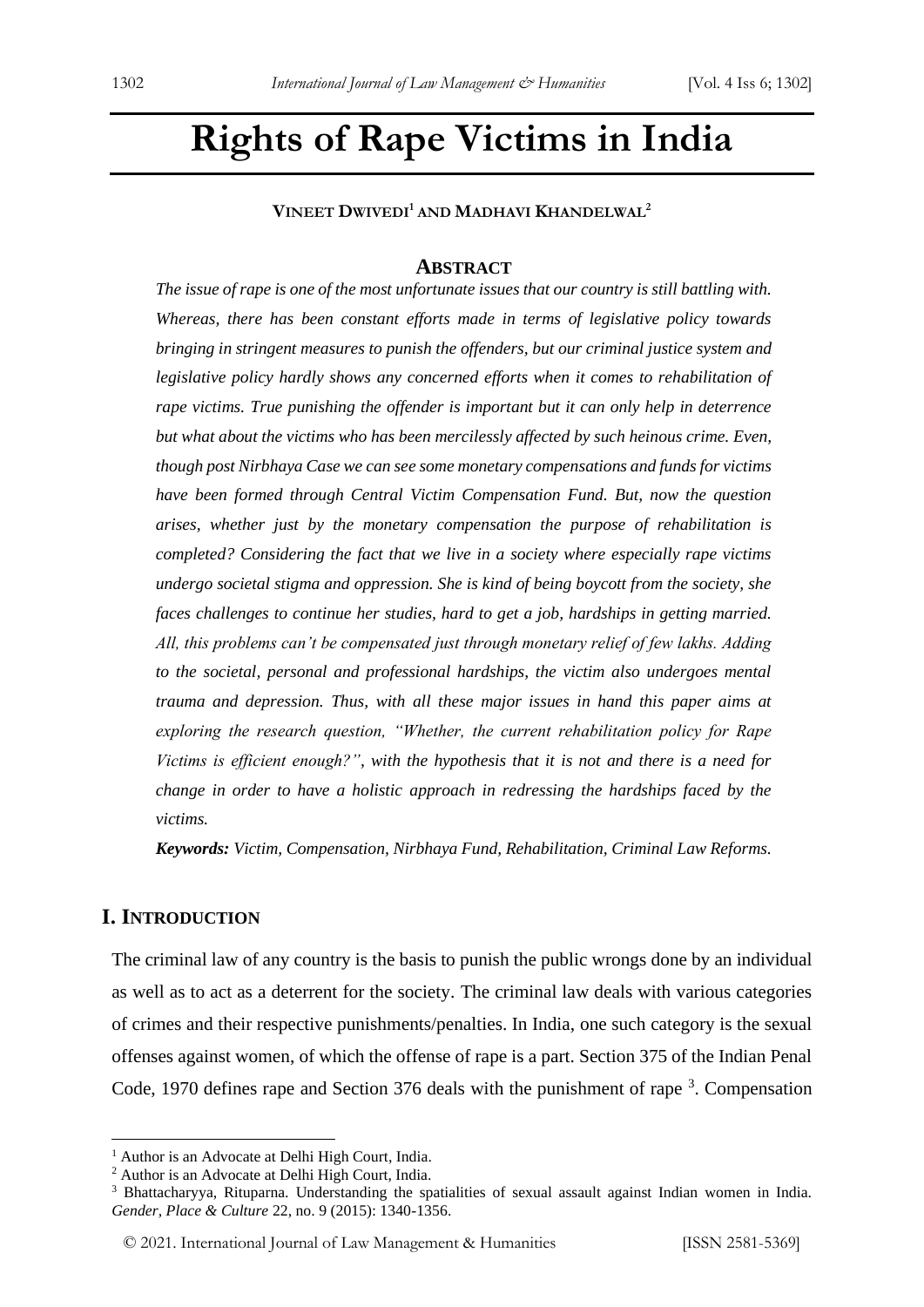to rape victims in an integral aspect of 'right to life' and in Shri Bodhisattwa Gautam v Miss Subhra Chakraborty,<sup>4</sup> the Supreme Court made a remarkable observation that:

*"Rape is not only a crime against the person of a woman (victim), it is a crime against the entire society. It destroys the entire psychology of a woman and pushed her into deep emotional crises. It is only by her sheer will power that she rehabilitates herself in the society which, on coming to know of the rape, looks down upon her in derision and contempt. Rape is, therefore, the most hated crime. It is a crime against basic human rights and is also violative of the victim's most cherished of the Fundamental Rights, namely, the Right to Life contained in Article 21.Compensation to a victim of rape is undeniably important for her rehabilitation, especially in a society where the victim of rape is treated worse than the perpetrator. This not only helps the victim financially but also helps her in retaining a normal life in society".* 

#### **II. RELEVANT STATUTORY PROVISIONS**

Section 357 of the Criminal Procedure Code aims at providing compensation to the victims of crime, yet, despite this, most of the trial courts failed to utilize their power to award compensation to the victim. The same was highlighted in the 41st report of the Law Commission. Section 357 was incomplete in itself as it is incapable of taking regard of all the victims of the crime. Under this section, compensation is only granted when the trial is concluded. Hence, the legislature intervened and came up with a subsection i.e. Section 357A.In 2008, an amendment was made to the Code of Criminal Procedure by which Section 357A was inserted in the code. This provision was inserted as a result of the recommendations of the 154th Report of Law Commission. Before this amendment, the main provision dealing with compensation to victims was Section 357, according to which the compensation was to be paid by the accused only on a successful conviction. Under Section 357 of the Code of Criminal Procedure, the State had no duty to compensate the victim which was a major flaw.<sup>5</sup> However, Section 357A was a progressive step for improving the difficulties of the victims. This section imposed liability on the State to compensate the victim or his/her dependents who have suffered as a result of the crime. This Section addressed the lacuna in Section 357 with a focus on rehabilitating the victim even where the accused is not tried. <sup>6</sup>Section 357A requires every State Government in coordination with the Central Government to prepare a Victim Compensation Scheme. Through this scheme, the victim of a crime or his/her dependents will

<sup>4</sup> Shri Bodhisattwa Gautam vs Ms. Subhra Chakraborty 1996 AIR 922

<sup>5</sup> Nambiar, Sridip S. Some Insights on Formulation of a Victim Compensation Scheme in India. *NUALS LJ* 5 (2011): 128.

<sup>6</sup> Baladhikari, Surja Kanti. Rape Survivor: A Victim Based Approach!. (2019).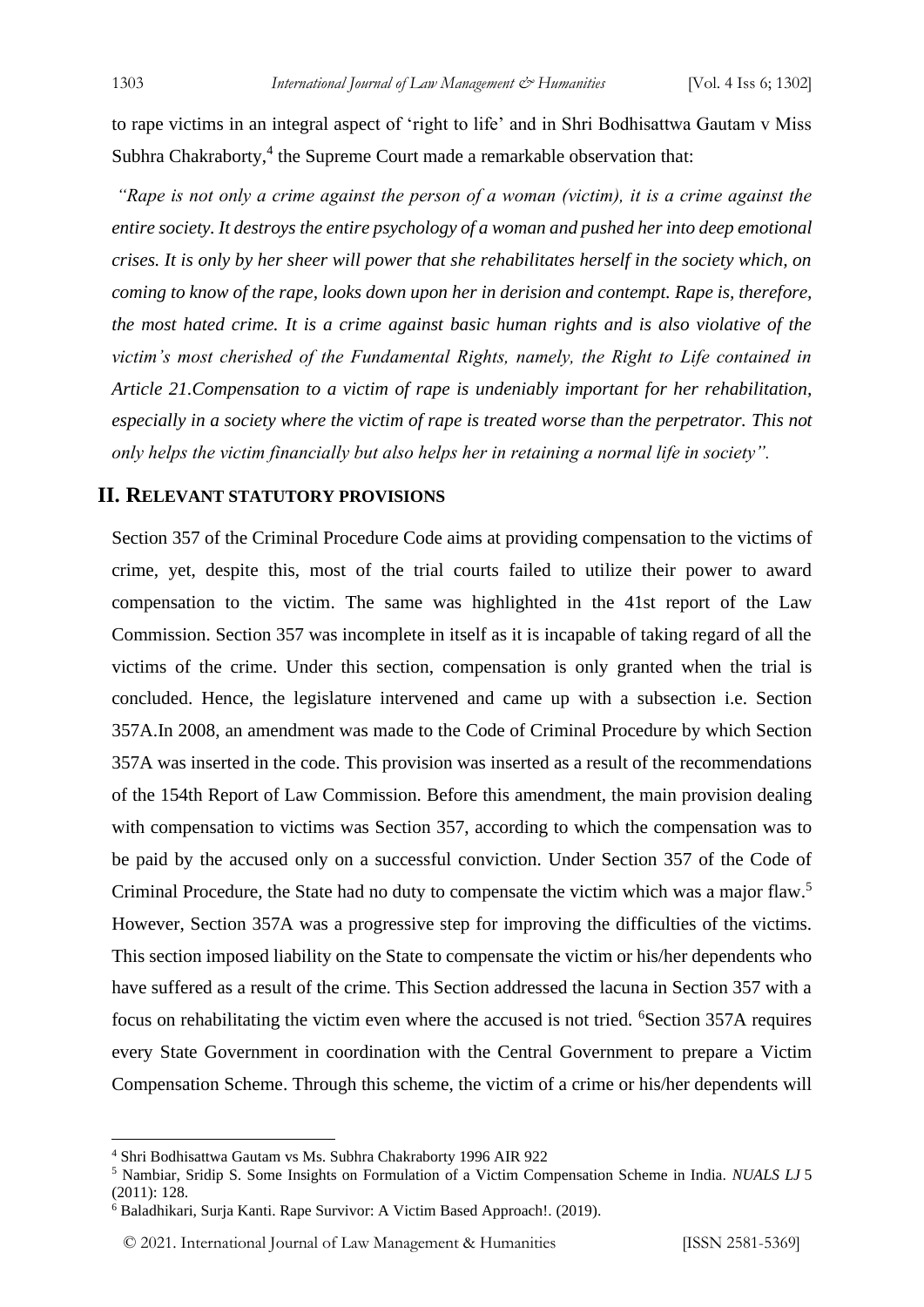be able to claim compensation for their loss/injury. The State has to create and maintain a fund for providing the said compensation. A victim can get the benefit of the victim compensation through two ways. Firstly, the court which is hearing the victims' case can recommend his/her case to the District Legal Service Authority or the State Legal Service Authority for compensation. The authorities will then award compensation to the victim according to the scheme prevailing in their State. Secondly, Section 357(4) allows the victim to directly approach the District Legal Service Authority or the State Legal Service Authority for compensation by making an application to them. This is a very useful provision for victims of a crime where the offender is not traced or identified as it enables the victims to get compensation in cases where a trial has not taken place. <sup>7</sup>This section also empowers the trial court to recommend for compensation under the scheme in cases where the compensation awarded to the victim under Section 357 is inadequate for rehabilitation or where the cases end in acquittal or discharge.

Under this section, the District Legal Service Authority or the State Legal Service authority in addition to awarding compensation to the victim may also provide medical or first aid-benefits, or other interim relief, as may be required <sup>8</sup>. With the amendment of 2008, a modern approach towards victimology was taken, that a victim of crime has the right to be rehabilitated and compensated irrespective of the successful prosecution and identification of the offender<sup>9</sup>.

#### **III. SCHEME DRAFTED BY THE NCW FOR RAPE VICTIMS**

In India, pursuant to the Supreme Court directive in the Delhi Domestic Working Women's Forum case, the National Commission for Women drafted the Scheme for the Rehabilitation for Victims of Rape, 2005. The scheme provided for the setting up of Criminal Injuries and Rehabilitation Board at the District and State level and a National Criminal Injuries and Rehabilitation Board. The scheme gives details about the constitution, functions and the budgetary allocation of the Authorities constituted under it. It provides for compensating rape victims, irrespective of whether the perpetrator has been brought to justice. It provides for legal aid and other measures that will help such victims. However, there is nothing suggestive of any further thinking on these issues, or executive will to take the thought further. <sup>10</sup>

<sup>9</sup> Ibid

<sup>7</sup> Mohan, Vibha. Revisiting Victim Compensation in India. *Indian JL & Pub. Pol'y* 4 (2017): 88.

<sup>8</sup> Nath, G. V. Victim Compensation: Understanding the Law to Sensitize Stakeholders. *Available at SSRN 3635598* (2020).

<sup>&</sup>lt;sup>10</sup> Yadav, Mukesh, Pramendra Singh Thakur, and Pooja Rastogi. Compensation and Rehabilitation of Rape Survivors A Constitutional Right. *Journal of Indian Academy of Forensic Medicine* 36, no. 3 (2014): 284-291.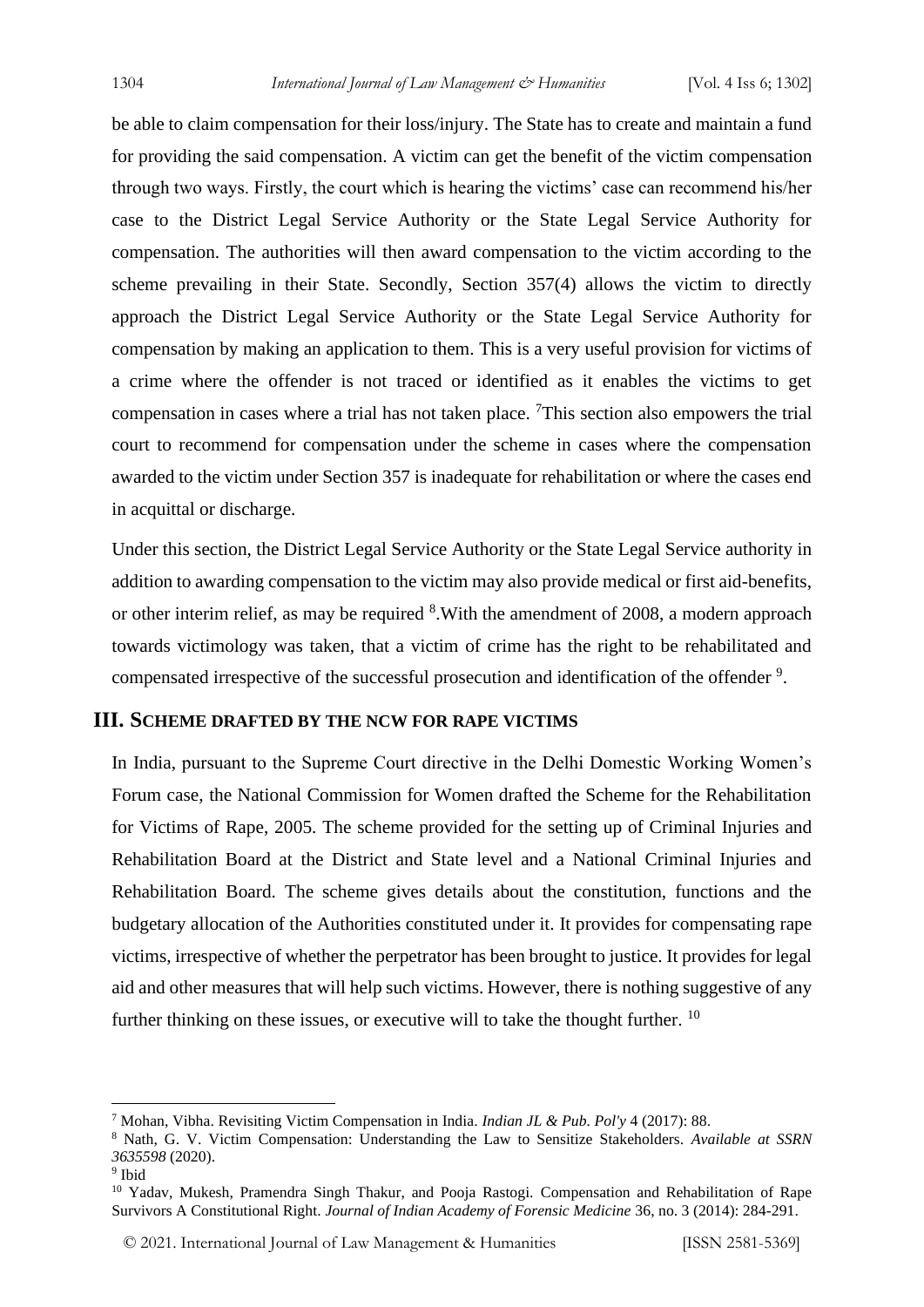#### **IV. A BRIEF ANALYSIS OF DIFFERENT VICTIM COMPENSATION SCHEMES**

Almost all the states have come up with their own victim compensation schemes since the 2008 amendment. Most of the state schemes come with the purpose of compensation to the victims or their dependents who have suffered loss or injury as a result of the crime and who require rehabilitation, which is in consonance with Section 357A. However, the victim compensation schemes for Odisha and Meghalaya, not only aim at providing financial assistance to the victim but also aim at providing support services such as shelter, counselling, medical aid, legal assistance, education and vocational training depending upon the needs of the victim. This is a significant step when it comes to rape victims whose lives may come to a halt after the tragic incident. These supportive services can help the victim to start her life again by way of the education and training provided by the state.<sup>11</sup>

Victim compensation schemes of other states should include a similar purpose in their schemes in order to expand the ambit of protection provided under the schemes. If we look at the definition clause for the term 'victim' in the Assam Victim Compensation Scheme, 2012, it defines victim  $as:$ <sup>12</sup>

"Victim means a person who has suffered any loss or injury caused by the reason of the act or omission for which the accused person has been charged".

Here the words has been charged connote that the accused has been identified, investigated and the court has charged him under the Criminal Procedure Code. This definition is not in consonance with Section 357A of the Criminal Procedure Code, which allows even a victim whose offender has not been identified to claim compensation under the compensation scheme. This definition in the Himachal Pradesh and Assam victim schemes seems to defy the very purpose for which these victim compensation schemes are set for. Another problem with most of these victim compensation schemes is that there is no authority or body to monitor them. States can take reference from the Madhya Pradesh Victim Compensation Scheme on this point. Under the Madhya Pradesh Victim Compensation Scheme, a specific provision has been made for monitoring the scheme. The scheme mandates "the formation of two committees at the State and District level for monitoring the Victim Compensation Scheme in each State. A proper authority for monitoring the Victim Compensation Scheme is necessary to keep in check the impact and results of the executed schemes. It ensures that the government and policy implementers are held accountable in case of inefficacy in attaining the desired purpose of the

<sup>11</sup> Dube, Dipa. Victim Compensation Schemes in India: An Analysis. *International Journal of Criminal Justice Sciences* 13, no. 2 (2018): 339-355.

<sup>12</sup> Assam Victim Compensation Scheme, 2012, cl. 2(f)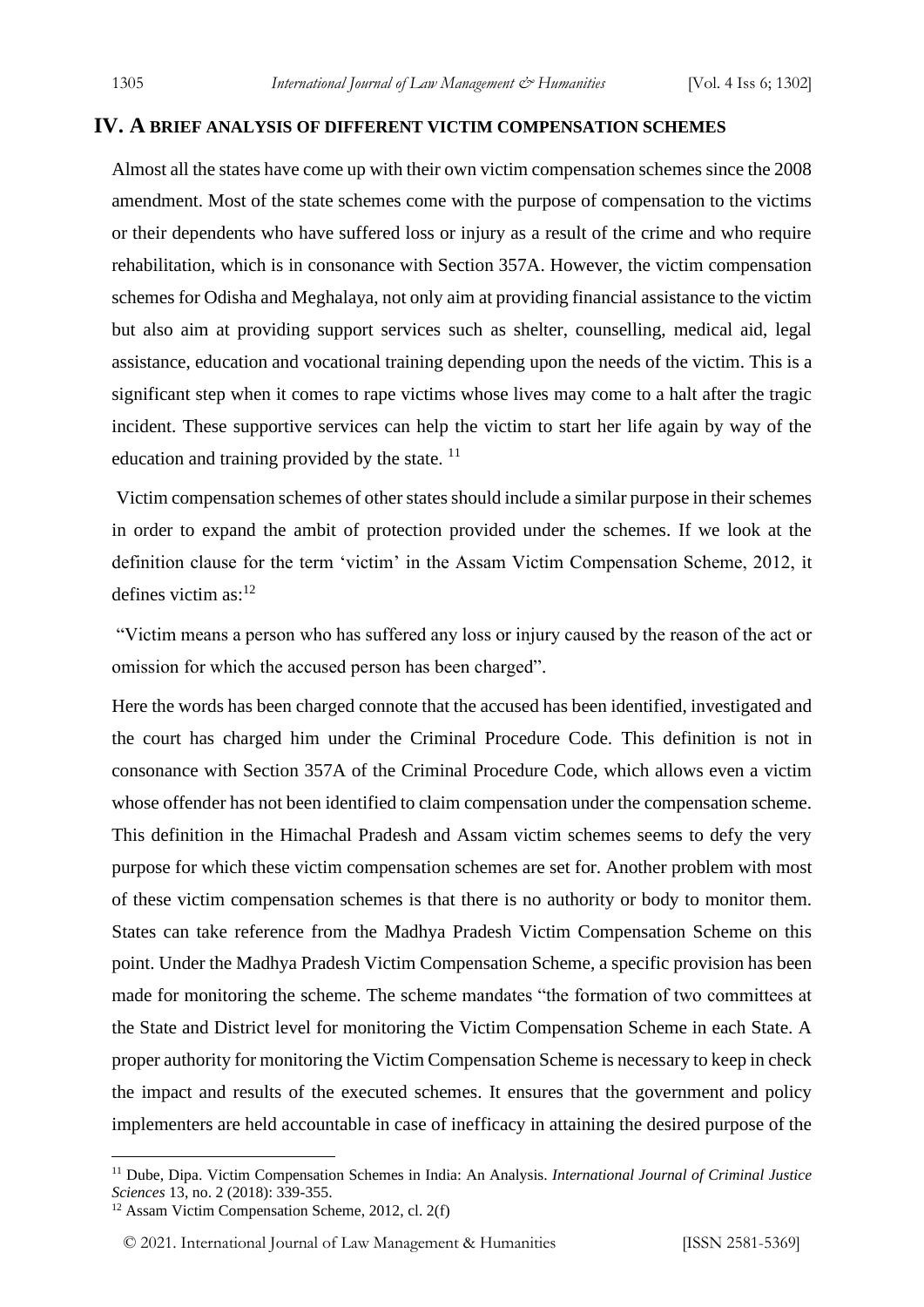scheme"<sup>13</sup>. Most of these victim compensation schemes do not lay out grounds for rejection of application for an award of compensation. Nor do most of these schemes mandate the State or District Legal Services Authority to give reasons for not awarding the compensation to the applicant/victim. <sup>14</sup> However, "the Delhi Victim Compensation Scheme, 2015 mandates the authority to give a reasoned order by laying down the grounds of rejection in writing while declining compensation. Some of the states like Himachal Pradesh, Madhya Pradesh, Goa and Karnataka also mention grounds for rejection, withholding or reduction of compensation in their victim compensation schemes. Some of the common grounds include<sup> $15$ </sup>:

- 1. Furnishing false evidence
- 2. Failure to report the crime
- 3. Failure to co-operate with police/authority
- 4. Failure to give reasonable assistance to DLSA/SLSA
- 5. Facts and Circumstances of the victim make his/her ineligible for compensation, etc.

Most of the above grounds for rejection seem justified but rejecting the application on failure of the victim to give reasonable assistance to the authority isn't fair especially for victims of grave crimes such as rape. A victim of rape may not be able to fully cooperate because she may still be suffering from the psychological trauma and distress. There is no uniform criterion followed by these State Victim Compensation Schemes. Every State has its own set of eligibility criteria and restrictive clauses. For instance, in the Mizoram Victims of Crime Compensation Scheme, only families below the poverty line (BPL) can apply for compensation under this scheme.<sup>16</sup>Initially, the amount of compensation decided by the states under the Victim Compensation Schemes indicated a lot of discrepancies.

The Supreme Court even took note of this discrepancy, in Tekan Alias Tekram v. the State of  $M.P<sup>17</sup>$ , wherein it was observed that "there was a huge degree of discrepancy in the amount of compensation in case of rape decided by the States under their Victim Compensation Schemes. The honorable Court went ahead and compared the amount of compensation provided by different states to a victim of rape. The Court highlighted this discrepancy by observing how the victim compensation scheme in Jharkhand provided a maximum of Rs. 20,000 as

<sup>13</sup> Chakraborty, Samraggi. The Growth of Victim Compensation in India. *International Journal of Research in Social Sciences* 9, no. 3 (2019): 446-453.

<sup>14</sup> Ibid

<sup>&</sup>lt;sup>15</sup> Delhi Victim Compensation Scheme 2015, s 9

<sup>&</sup>lt;sup>16</sup> The Mizoram Victims of Crime Compensation (Second Amendment) Scheme 2013, s 5(f)

<sup>&</sup>lt;sup>17</sup> Tekan Alias Tekram v. the State of M.P 2016 SCC OnLine SC 131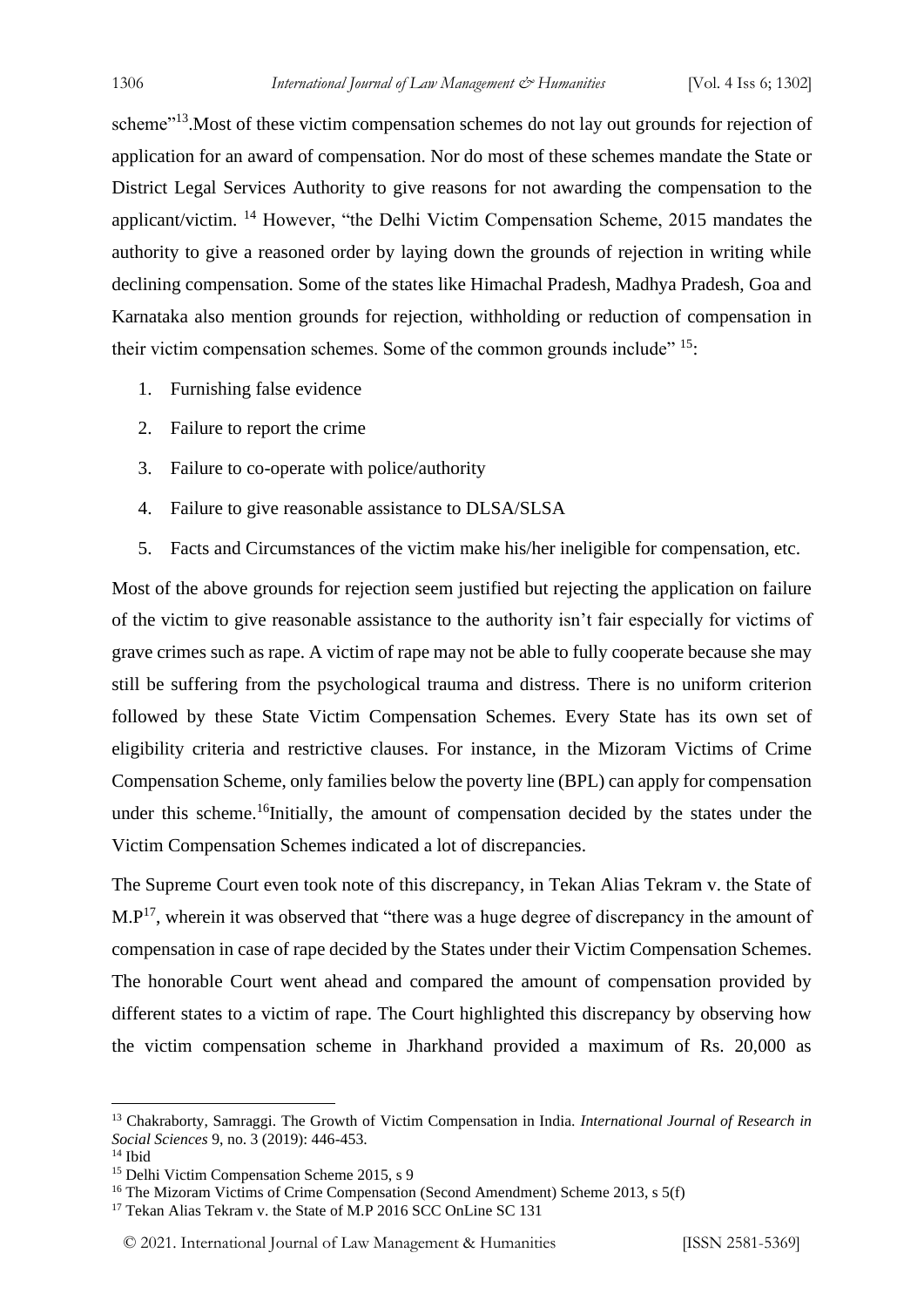compensation to victims in cases of rape, while the victim compensation scheme for Goa had put a maximum cap of Rs. 10 lakhs for compensation to rape victims. Taking note of this discrepancy in compensation, the Centre in 2015 came up with the Central Victim Compensation Fund Scheme Guidelines. An amount of Rs. 200 crores was allocated to this scheme from the Nirbhaya Fund. Under this Central scheme, a uniform compensation of minimum Rs. 3 lakhs for rape was fixed for all State Victim Compensation Schemes. Despite the guidelines in 2015, many States have failed to amend their victim compensation schemes accordingly".

#### **V. UNIQUE FEATURES OF VCS STATE WISE**<sup>18</sup>

- Karnataka and Andhra Pradesh in their VCS says that it shall not allow any participation or representation by a legal practitioner or any other person or institution or Non-Governmental Organization on behalf of the victim/ claimant.
- Kerala in its VCS provides that in case of compensation to victims of rape/victim under trauma, the matter shall be informed to the probation officer in the district concerned for effective rehabilitation and continuous evaluation.
- Maharashtra, Karnataka, Andhra Pradesh, Telangana in their VCS provides that if a victim or his dependents have obtained an order sanctioning compensation based on false, vexatious or fabricated complaint which is so held by the trial court, the compensation awarded shall be recovered with 15% interest per annum (Maharashtra, Karnataka) and 12% interest per annum (Andhra Pradesh, Telanagana).
- Delhi in its VCS has a provision wherein if after the disbursement of compensation, at any stage it comes to the notice of the Legal.Service Authority that any relevant fact shared with it during the inquiry for compensation was false, the Authority can initiate proceedings for recovery of part/ full compensation after affording an opportunity of being heard to the beneficiary.
- Tripura, Mizoram and Meghalaya in their VCS mentions in cases where employment is provided to any family member of a victim of crime, no assistance will be given to the dependents under the scheme. In case such employment is given after release of compensation under the scheme, the assistance will not be withdrawn or amount realized, if paid already.

<sup>18</sup> *Supra* f.n. 14

<sup>© 2021.</sup> International Journal of [Law Management & Humanities](https://www.ijlmh.com/) [ISSN 2581-5369]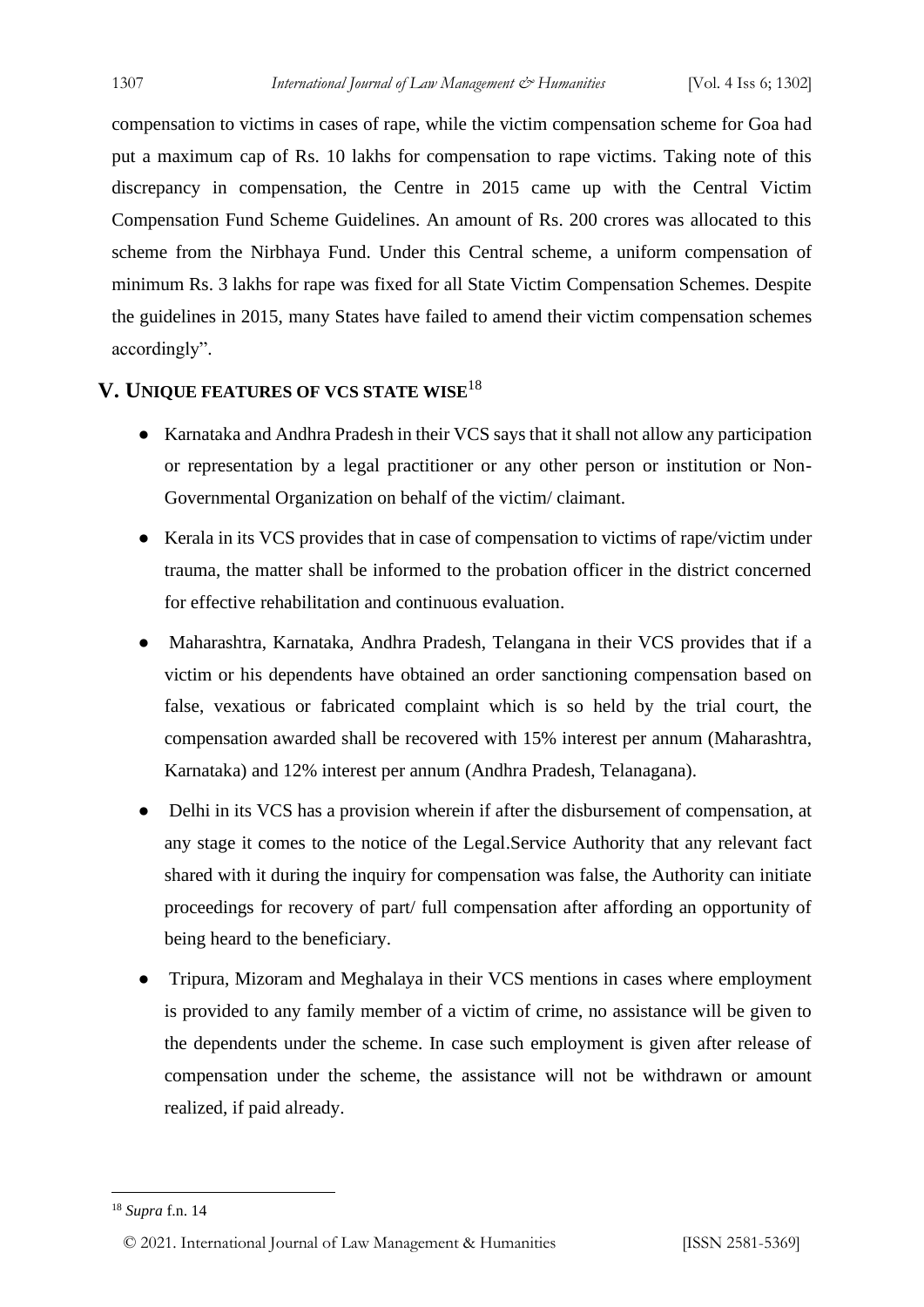- Uttar Pradesh in its VCS has made provision for giving additional assistance of Rs25,000/- subject to maximum of Rs. 1,00,000/- in cases where :
- (a) the affected person is a minor girl requiring specialized treatment and care,
- (b) the person is mentally challenged requiring specialized treatment and care,
- (c) any other case as may be deemed fit by the legal services authority.

Delhi in its VCS has categorically laid down various factors relating to the loss or injury suffered by the victim which the Legal Service Authority may take into consideration while deciding a matter. These factors are like gravity of the offence and severity of mental or physical harm or injury suffered by victim; loss of educational opportunity as a consequence of the offence, including absence from school/ college due to mental trauma, bodily injury, medical treatment, investigation and trial of the offence, or any other reason; loss of employment as a result of the offence, including absence from place of employment due to mental trauma, bodily injury, medical treatment, investigation and trial of the offence, or any other reason; whether the victim became pregnant as a result of the offence; whether the victim contracted a sexually transmitted disease (STD) as a result of the offence; whether the victim contracted human immunodeficiency virus (HIV) as a result of the offence etc.<sup>19</sup>

- Telangana and Andhra Pradesh in their VCS with regard to Victim of Commercial Sexual Exploitation & trafficking (VOCSET) provided that the State/DLSA shall while granting compensation take into consideration the trauma undergone by them and consider the aspects of rehabilitation, reintegration and restoration of them. Andhra Pradesh also extended this provision regarding victims of acid attack and bonded labour/child labour.
- Andhra Pradesh in its VCS has a provision for constituting Emergency Fund (out of the VCS fund) for providing quick and immediate medical assistance to the victims of serious injuries. Such fund shall be operated by the concerned Commissioner of Police/ District Superintendent of Police/ Superintendent of Railway Police.<sup>20</sup>
- Madhya Pradesh categorically lays down that if a crime occurs beyond the territory of the State and the victim is found within the limit of the State, the victim shall be eligible

<sup>&</sup>lt;sup>19</sup> Comparative Study of Compensation & Support Services In Various States In India As Well As In US, UK & Germany, Chapter 6 Sodhganga,

<sup>(</sup>Available at: http://shodhganga.inflibnet.ac.in/bitstream/10603/190615/15/15\_chapter%206.pdf,last accessed on 7 th June 2021

<sup>&</sup>lt;sup>20</sup> Sanjeev, Implementation of Victim Compensation Scheme leaves a lot to be desired, Faclty, 14<sup>TH</sup> April, 2018 Available at: https://factly.in/implementation-victim-compensation-scheme-leaves-lot-desired/, last accessed on 7 th June 2021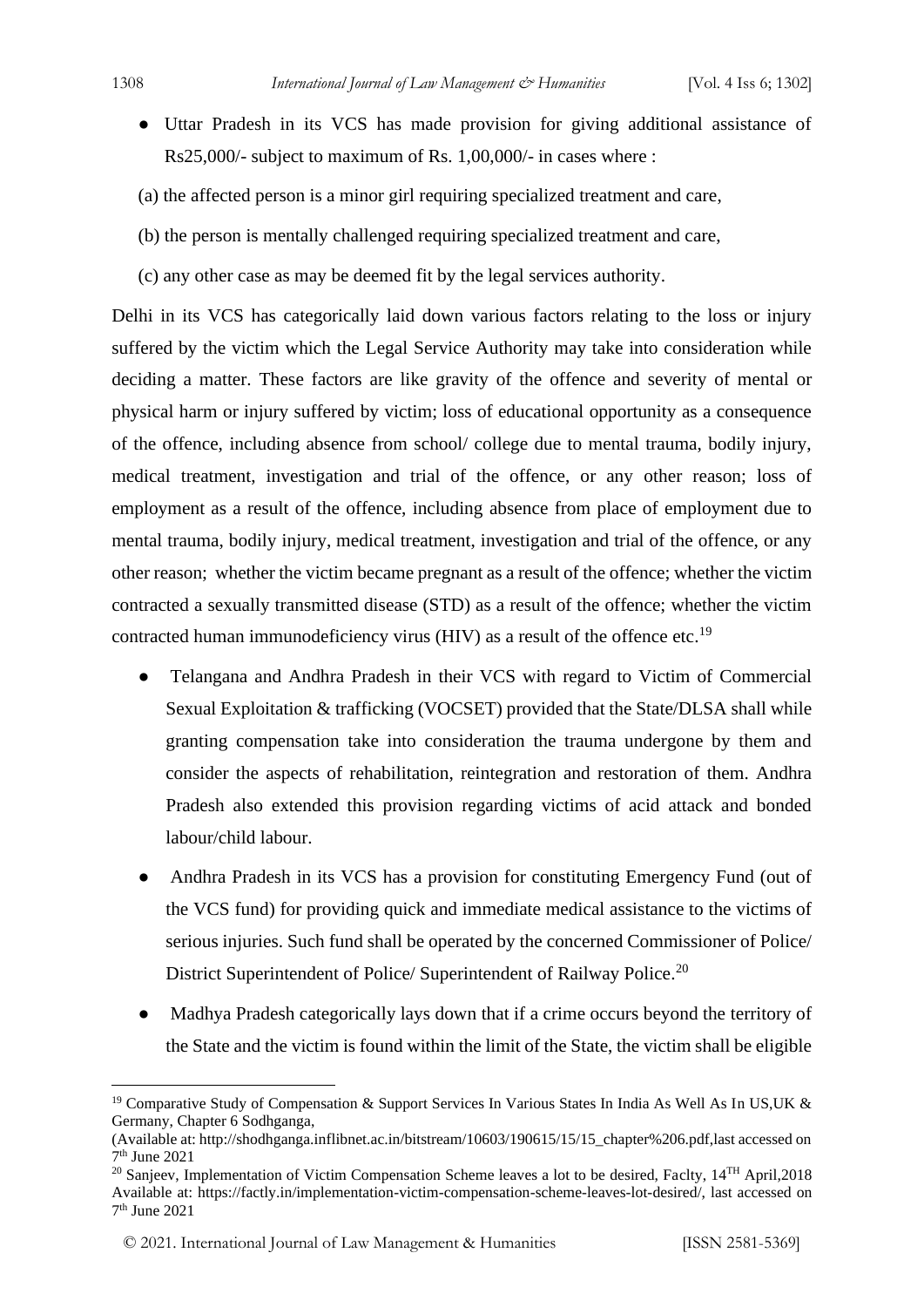to get an interim relief under section 357A of CrPC. States like Goa, Himachal Pradesh categorically lays down situations where an application may be rejected.

- Chattisgarh in its VCS provides that the victims of acid attack shall be provided with medical treatment, specialized plastic surgery for short and long term in specialized hospitals and psychological and corrective treatment. The State Government shall bear 100% expenditure incurred on such treatment of victims of acid attack.
- Punjab in its VCS provides that victims of acid attack will get 100% medical reimbursement of all treatment including Plastic Surgery.

#### **VI. CENTRAL VICTIM COMPENSATION FUND SCHEME**

In the year 2012, in the case of Nipun Saxena Vs. Union of India<sup>21</sup> the Honorable Supreme Court had asked NALSA to constitute a committee to frame the Model Rules for Victim Compensation for sexual offenses and acid attacks. NALSA accordingly finalized the 'Compensation Scheme for Women Victims/Survivors of Sexual Assault/other Crime' which received the Supreme Court's approval in 2018. This was a remarkable move since it laid the foundation for an addendum to an already existing state compensation scheme which is specially designed for victims of sexual assault and acid attacks. This scheme provides for both the minimum and maximum quantum of compensation for the offenses listed in the scheme.

It mandates the police to report the offenses covered under this scheme by sharing the hard and soft copy of the FIR with the SLSA/DSLA. It also allows SLSA/DLSA to *suo moto* initiate preliminary verification of facts for grant of an interim compensation to the victims. It also provides provisions for instant compensation in deserving cases which may range between Rs. 5,000-10,000. It has further increased the minimum compensation quantum for rape cases as decided by the Central Victim Compensation Fund Scheme Guidelines. The minimum compensation in rape cases is Rs. 4 lakhs while for gang rape it is Rs. 5 lakhs.The scheme is a significant milestone for the development and rehabilitation of female victims in society. However, the scheme has only recently come into force, and we are yet to assess its impact. <sup>22</sup>

After the Nirbhaya incident in 2012, Government of India established Nirbhaya Fund in 2013, with an initial corpus of Rs. 1000 crore. There have been widespread reports of the nonutilization of the fund. Government data also shows that a lot of projects are yet to take off. The Central government in 2015 formulated the CVCF scheme to compensate the determined.

<sup>21</sup> Nipun Saxena v Union of India 2018 SCC OnLine SC 2772

<sup>22</sup> Chakraborty, Samraggi. The Growth of Victim Compensation in India. *International Journal of Research in Social Sciences* 9, no. 3 (2019): 446-453.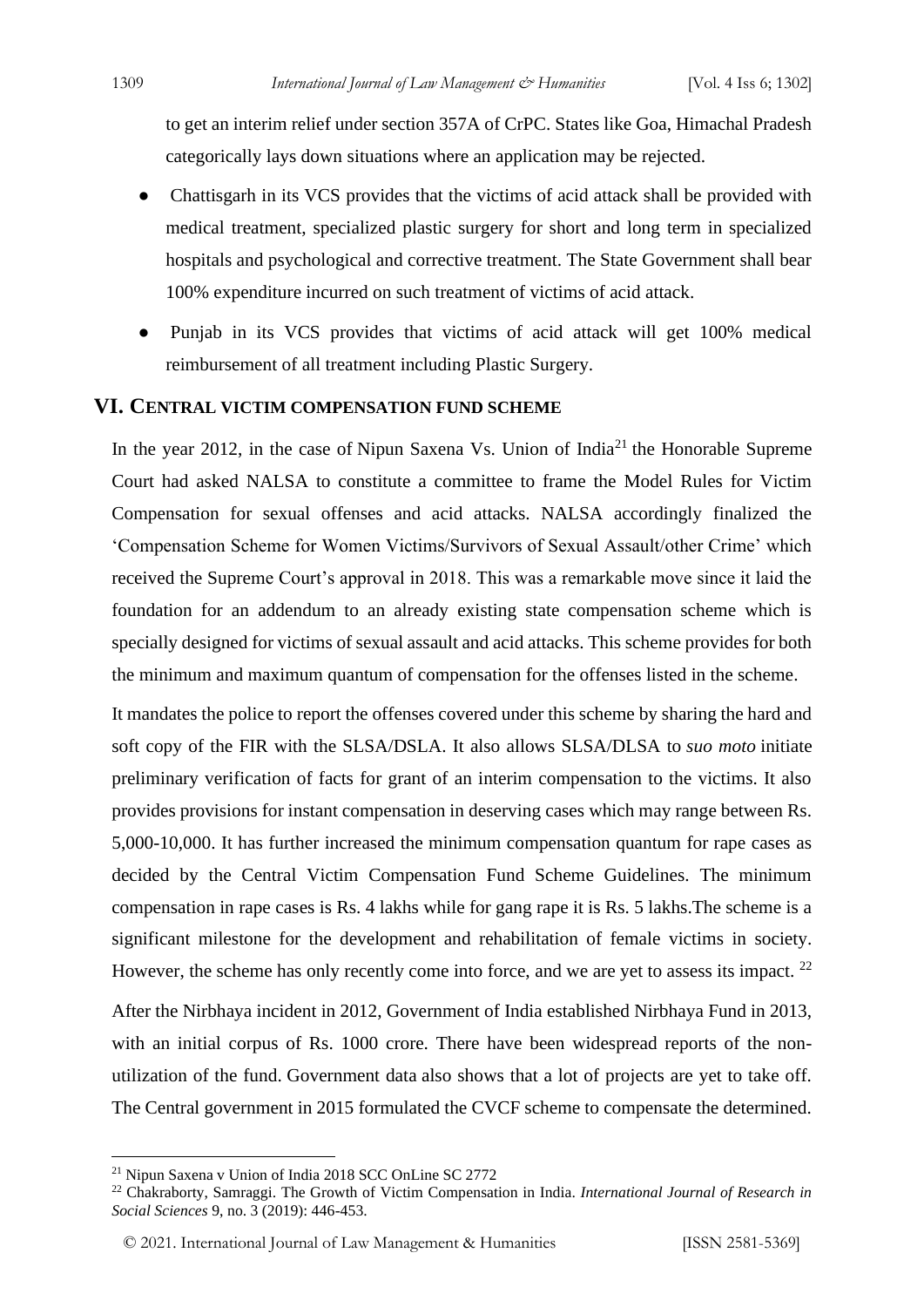Every state has their own guidelines which decide the procedure.  $^{23}$ In 2015, to ward off the criticism over non utilization of the Nirbhaya Fund, the Government of India (GoI) setup the Central Victim Compensation Fund (CVCF). The CVCF was also setup to streamline the compensation amount in various states for different categories of crime. GoI issues guidelines for the CVCF in 2015 and allocated Rs 200 crore from the Nirbhaya Fund to this scheme. The CVCF was aimed at harmonizing the state schemes with a minimum fixed amount of compensation for victims of various crimes.



**MINIMUM AMOUNT OF COMPENSATION FOR CERTAIN INJURIES AND LOSSES AS PROVIDED IN THE GUIDELINES<sup>24</sup>**

| <b>Sl. No.</b> | <b>Description of Injuries /Loss</b>       | <b>Minimum</b><br>Amount<br>0f<br><b>Compensation(INR)</b> |
|----------------|--------------------------------------------|------------------------------------------------------------|
|                | <b>Acid Attack</b>                         | 3 Lakhs                                                    |
| $\mathbf 2$    | Rape                                       | 3 Lakhs                                                    |
| 3              | Physical Abuse of Minor                    | 2 Lakhs                                                    |
| 4              | Rehabilitation Victim of Human Trafficking | 1 Lakhs                                                    |

<sup>23</sup> Law Relating To Victim Compensation In India, Indian Law Watch (Available at: http://indianlawwatch.com/practice/law-relating-to-victim-compensation/, last accessed on 9<sup>th</sup> June 2021 <sup>24</sup> Ministry of Home Affairs Data, Government of India (Available at https://data.gov.in/node/3954001/download, last accessed on 10.11.2018 at 11:23pm)

<sup>© 2021.</sup> International Journal of [Law Management & Humanities](https://www.ijlmh.com/) [ISSN 2581-5369]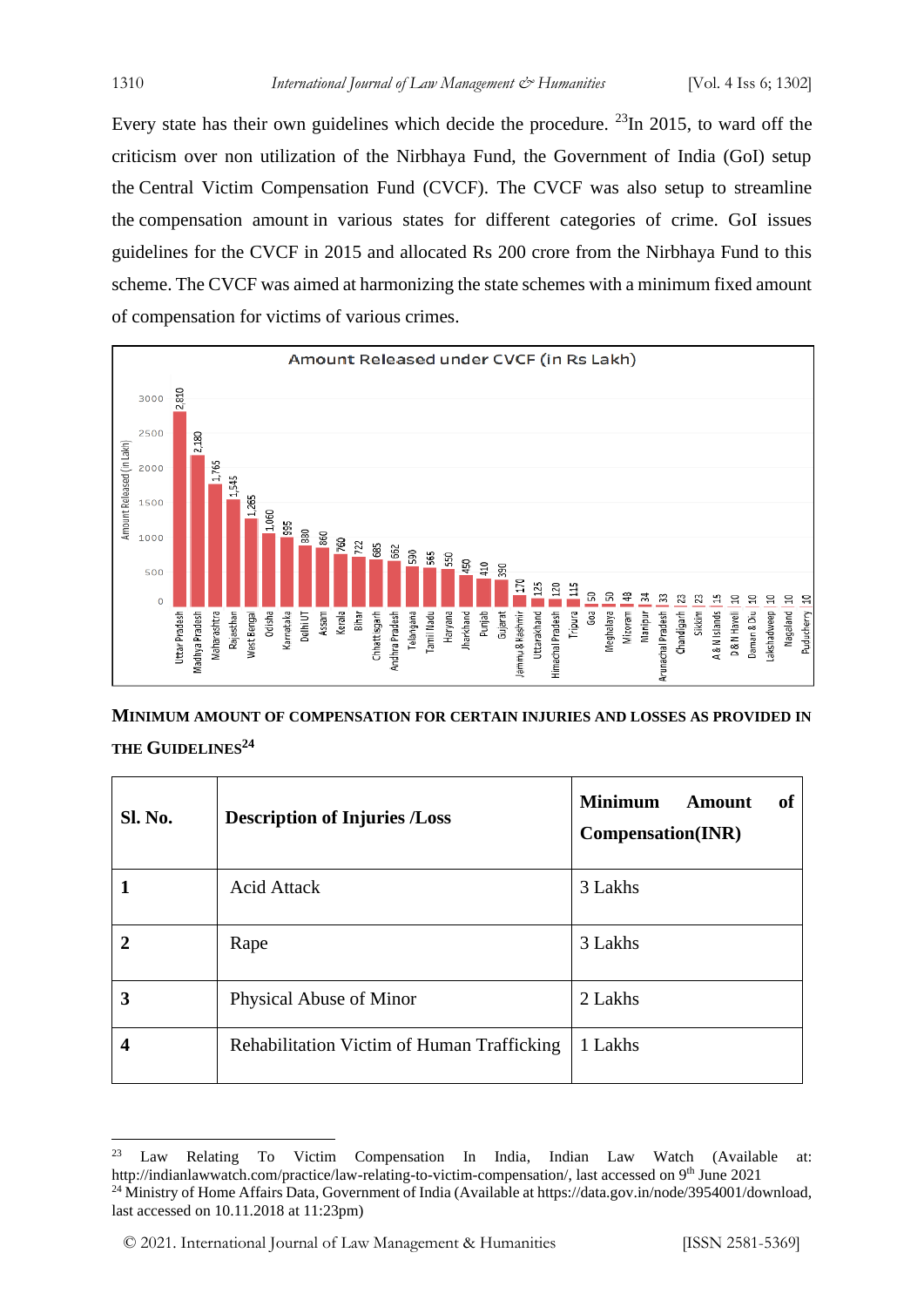| 5  | Sexual Assault (Excluding Rape)                                                 | 50,000    |
|----|---------------------------------------------------------------------------------|-----------|
| 6  | Death                                                                           | 2 Lakhs   |
| 7  | Permanent Disability (80% or more)                                              | 2 Lakhs   |
| 8  | Partial Disability (40% to 80%)                                                 | 1 Lakhs   |
| 9  | Burns affecting greater than 25% of the body<br>(Excluding Acid Attack Victims) | 2 Lakhs   |
| 10 | <b>Loss of Foetus</b>                                                           | 50,000    |
|    | Loss of Fertility                                                               | 1.5 Lakhs |
| 11 |                                                                                 |           |

The highest amount of Rs 28.1 crore was released to Uttar Pradesh followed by Rs 21.8 crore to Madhya Pradesh. Odisha, Rajasthan, West Bengal & Maharashtra are the only other states to have received more than Rs 10 crore. There does not seem to be any rationale in the amount of funds disbursed to various states under the CVCF. If one were to go by the population or even female population, Madhya Pradesh is in the  $6<sup>th</sup>$  place where as the state received the most funds after Uttar Pradesh. Nagaland received an amount of Rs 10 lakh, same as what was released to Lakshadweep. Nagaland's population is more than 30 times that of Lakshadweep.<sup>25</sup> In fact, Nagaland received less than that of Andaman & Nicobar Islands, though the population is 5 times more. Even if one were to go by crimes against women, the most crimes against women (per every one lakh population) were reported from Delhi & Assam from 2014 to 2016. Hence it looks as though the release of funds under CVCF had no rationale. The major problem in implementation of victim compensation schemes is the serious lack of awareness. The lack of awareness shows in the number of victims making use of the scheme. <sup>26</sup>

For instance, in Telangana, only 9 victims availed compensation under this scheme in 2016-17 and 2017-18 (till November 2017). Most of these 9 victims were from only one district. The victims availing compensation under the scheme is nowhere close to the incidents of rape being

<sup>25</sup> *Ibid.*

<sup>26</sup> Ibid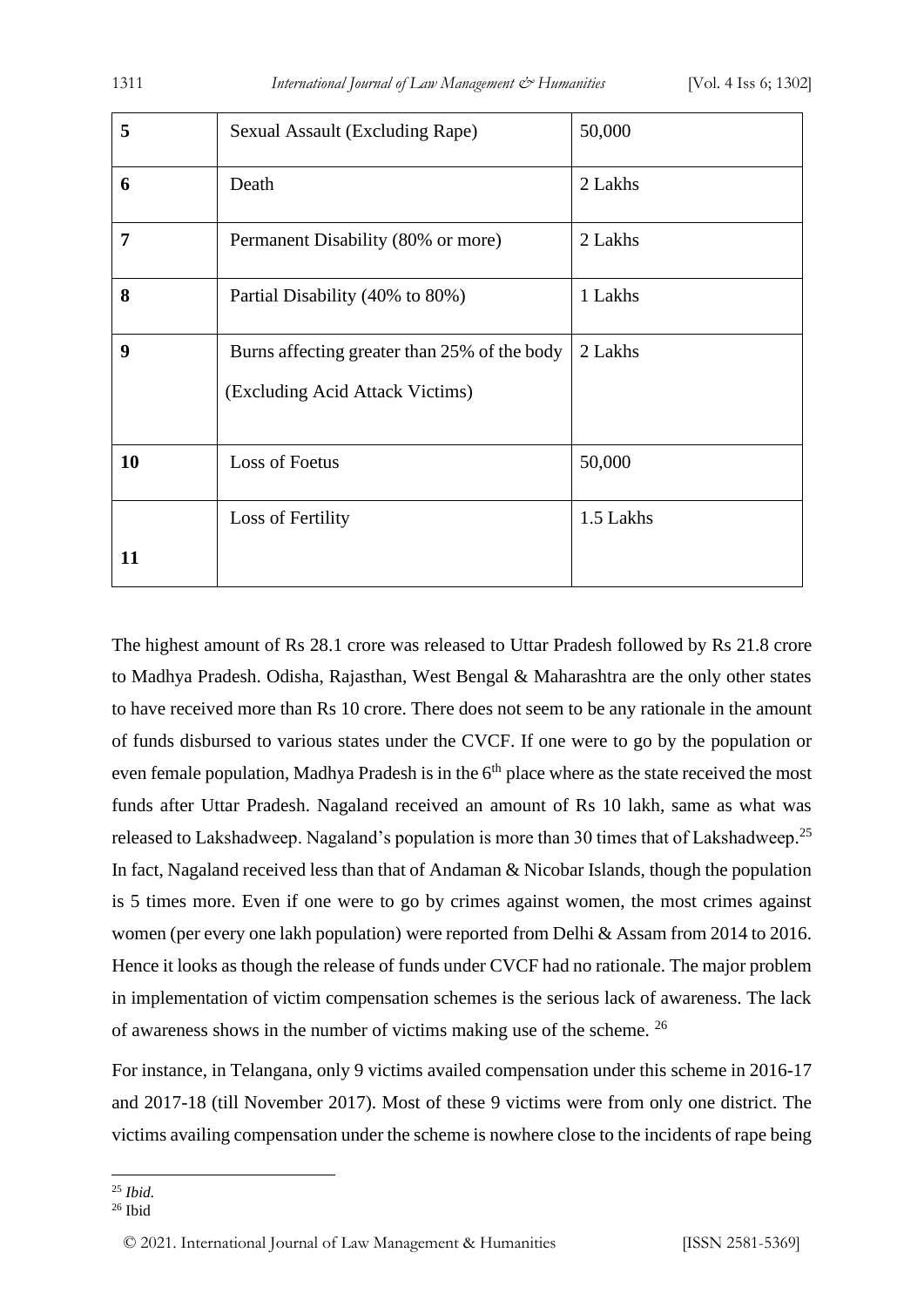reported every year. As per government data, close to 39000 case of rape were reported across the country in 2016. <sup>27</sup> Even if we were to go with the conviction rate of around 25%, we are talking about thousands of victims each year. And if compensation of Rs 3 lakh in each case was extended to these victims, the total compensation for rape victims alone would be more than Rs 100 crore. The allocation under CVCF has to be increased match the number of victims. Victim compensation has to become a right of the victim and her family.

#### **VII. POCSO ACT & REHABILITATION OF RAPE VICTIMS**

It is no secret that a number of POCSO cases end in acquittals. "While a more uninformed opinion is that the cases themselves might not have been genuine, the grim reality is that there is a gross failure to support and rehabilitate the victim and her family. As a result of this, either the victims turn hostile or the family turns hostile, or they simple lose hope and stop cooperating. Thus, timely payment of compensation and due rehabilitation of the victim are key to ensure a proper trial that actually brings out the truth. Let's examine what the statute says about these two aspects." <sup>28</sup>

**Section 33(8)** of POCSO provides that in appropriate cases, in addition to punishment, the Special Court may direct payment of compensation to the child for any physical/mental trauma caused to the child or for immediate rehabilitation. Pursuant to the parent Act, the POCSO Rules of 2012 dedicated

**Rule 7** to the procedure and parameters of providing such compensation. Rule 7(3) enlisted the various parameters/factors to be considered by the Special Court in deciding such compensation, such as-gravity of the offence, expenditure incurred/likely to be incurred on medical treatment, loss of educational opportunity, financial conditions, etc.

Rule 7(4) and (5) state that after the amount is decided/granted by the Special Court, it is to be disbursed from the Victims Compensation Fund or such other scheme by the legal services authority within 30 days of receipt of such order.

While the law clearly provides for compensation, in reality, POCSO victims are facing colossal problems in this respect. It is seen that grant of compensation by Special Courts under POCSO is both sporadic and erratic. There is utter confusion as to whether Delhi Legal Services Committee or the Special Court is to decide the amount, though a thorough reading of the Act

 $27$  Ibid

<sup>28</sup> Chandra, Rakesh. The Heinous Crime Of Child Rape: Whether Death Penalty Is The Answer?. *International Journal of Legal Developments and Allied* 4 (2018): 425-36.

<sup>© 2021.</sup> International Journal of [Law Management & Humanities](https://www.ijlmh.com/) [ISSN 2581-5369]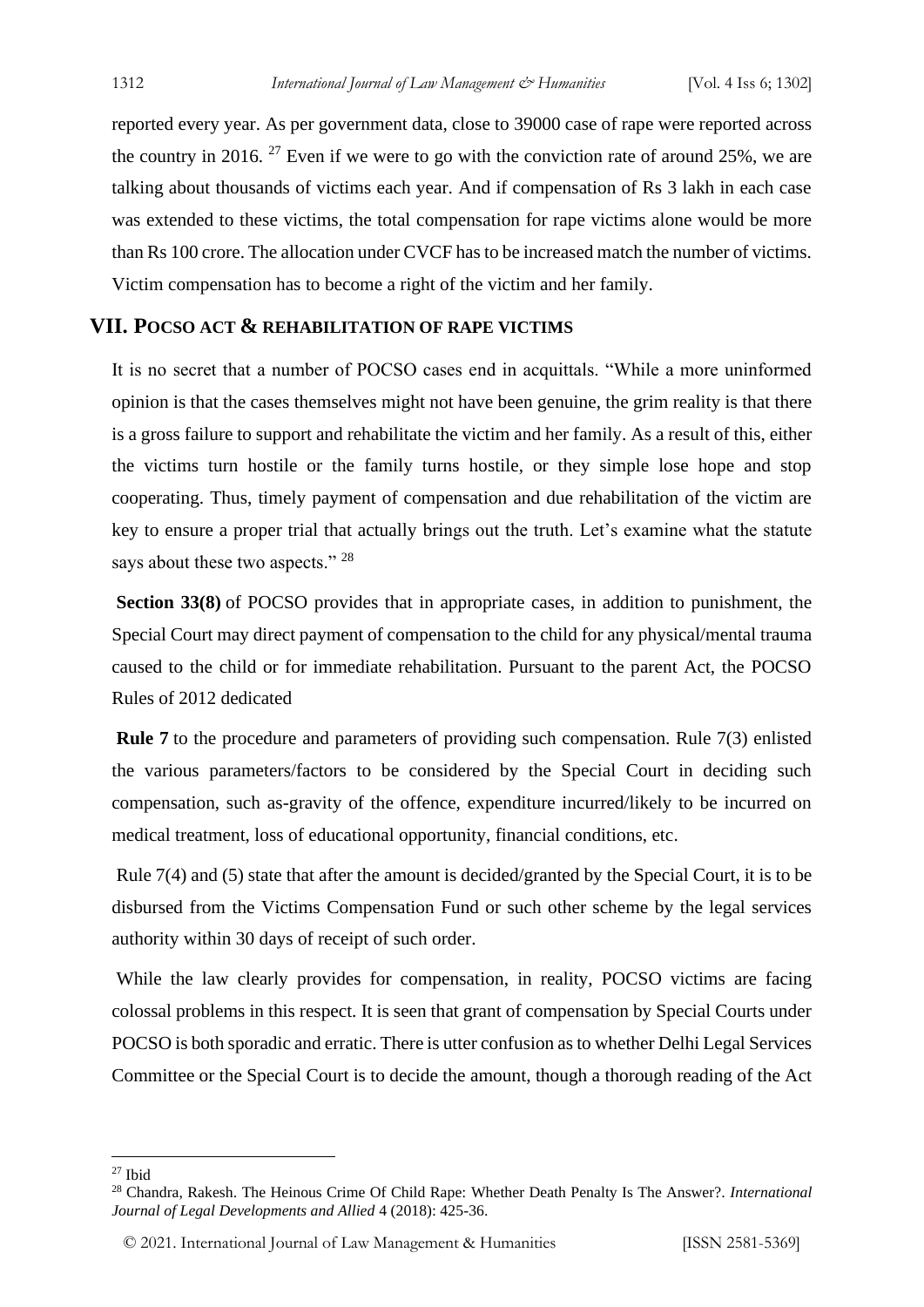made it quite apparent that the latter was the disbursing authority. <sup>29</sup>

There is also confusion as to who is to apply for compensation on behalf of the victim, with many victims under the impression that the investigating officer would apply for compensation on their behalf. To top it off, even in cases where the compensation was granted by the Special Court, the amounts were rather inconsistent and arbitrary, some being as meagre as Rs. 10,000. This, "despite the fact that when many of these cases reached the Delhi High Court in appeal, more often than not, the compensation amounts were increased manifold. Contrast this paltry amount to the compensation granted in cases of rape as per the Compensation Scheme for Women Victims/Survivors of Sexual Assault/other Crimes, 2018 issued by National Legal Services Authority, where a minimum amount of Rs. 4 lakh and a maximum amount of Rs. 7 lakh is provided for". 30

In a sample study conducted by the Delhi Commission for Protection of Child Rights (a statutory body constituted under Section 17 of The Commissions for Protection of Child Rights Act, 2005) titled *Mapping of Needs and Priorities: A Study of Child Rape Victims in Delhi,* startling revelations were made. <sup>31</sup> The study highlighted the challenges child rape victims and their families face, and aspects that have a definite bearing on their rehabilitation and social reintegration. An analysis of the study revealed the following:

- 1. 42% of the child victims dropped out of school.
- 2. 50% of the children suffered from different types of physical illnesses that were linked to rape. About 81% of parents stated that they were unable to fulfil the health needs of their children who were victims of child rape.
- 3. With regard to compensation, the study revealed that only 1 child had got compensation of more than Rs. 50,000, whereas 99% of the children had not got compensation *as per* the prevalent scheme.
- 4. Only 15% of the victims had received any compensation and 85% had not received compensation.
- 5. 38% of the victims had not received any legal aid.

This study was instrumental for two reasons - firstly, it was conducted by a statutory body

<sup>&</sup>lt;sup>29</sup> Mohanty, Hitabhilash, and Devpriya Banerjee. An Analysis of Protection of Children from Sexual Offences Act, 2012 (POCSO ACT). *Available at SSRN 3768096* (2021). <sup>30</sup> Ibid

<sup>&</sup>lt;sup>31</sup> Mapping of Needs and Priorities: A Study of Child Rape Victims in Delhi, Available at http://dcpcr.delhi.gov.in/wps/wcm/connect/45ba63004fb377ec8c7cbca50c073453/Mappin+of+Needs.pdf?MOD =AJPERES&lmod=2066290363&CACHEID=45ba63004fb377ec8c7cbca50c073453&Mapping%20and%20Ne eds%20and%20Priority,last accessed on 10<sup>th</sup> June 2021

<sup>© 2021.</sup> International Journal of [Law Management & Humanities](https://www.ijlmh.com/) [ISSN 2581-5369]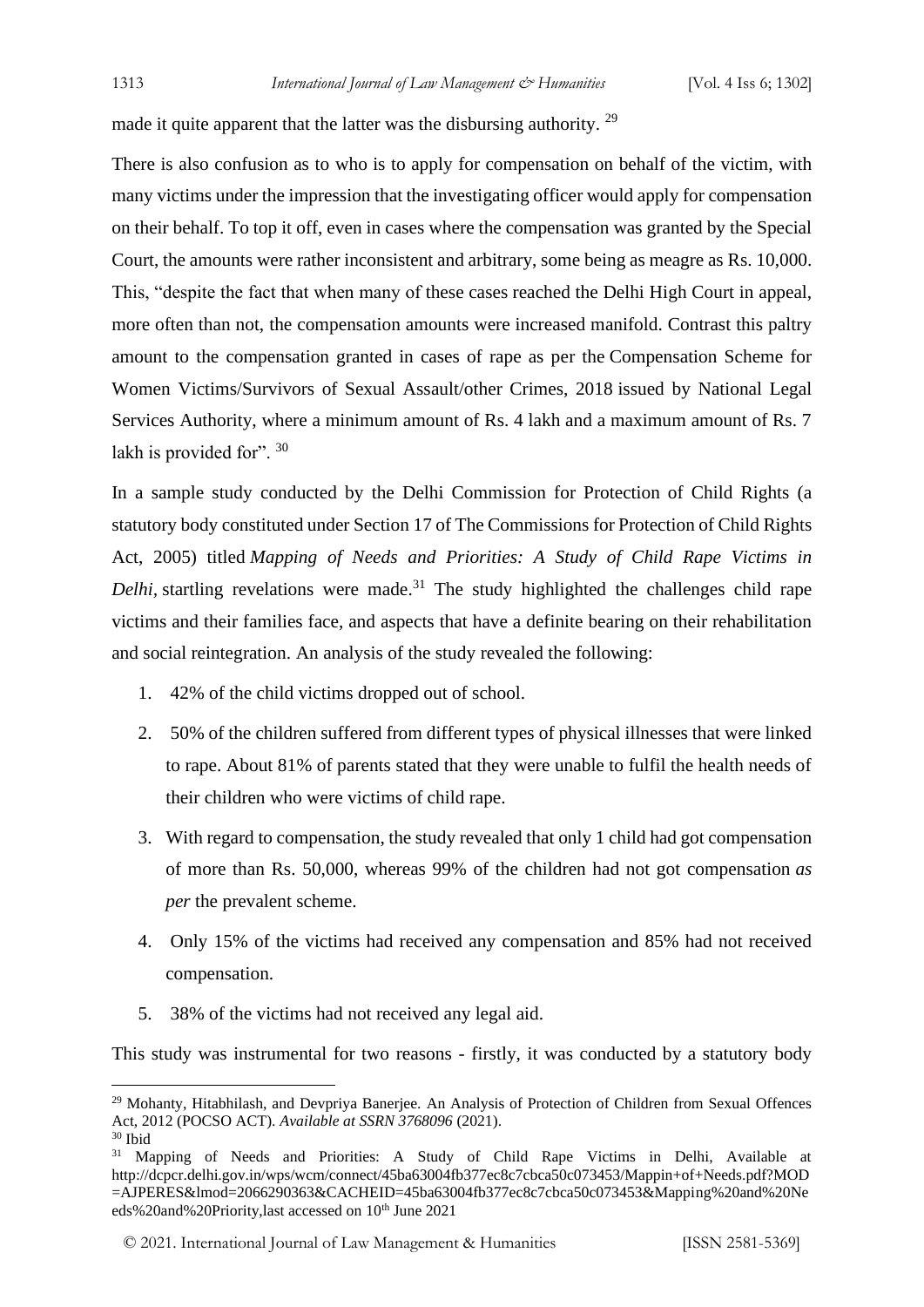ordained by law with the task of monitoring the implementation of the Act ; and secondly, the study threw light on the dismal state of implementation of the Act, seven years into its passing. The message was loud and clear - for those who wanted to hear it - we are failing to protect and provide succour to our children. These issues were raised and argued at length in a PIL filed in the Delhi High Court back in 2016. The PIL highlighted that as per the National Crime Records Bureau Report (2014), the pendency rate of trials under POCSO in Delhi was a staggering 95%. Moreover, an abysmally low 1% of the trials were leading to convictions. The primary prayer was that unless *exclusive* as opposed to *assigned* courts are made under POCSO, trials cannot get completed within the stipulated period of one year under Section 35 of the Act and other special provisions of the Act will not get the specialized attention they deserve <sup>32</sup>.If this data sounds astonishing, consider this. When the NCRB data of 2017 was released, its analysis revealed that at the current rate of completion of trials, it would take approximately 24 years to complete the trial of existing POCSO cases in India, even if no new cases are sent to trial during that time. In other words, we were essentially telling our children to fend for themselves and not expect justice, at least not unless they are willing to relentlessly fight their case of child abuse till much after they have their own children. <sup>33</sup>While the matter was still being heard in the High Court in the captioned PIL, the Supreme Court passed a significant direction on the aspect of compensation under POCSO in *Nipun Saxena & Anr v. Union of India & Ors.* It was directed that "the Special Court, upon receipt of information as to commission of any offence under the Act by registration of FIR, *shall* on his own or on the application of the victim make an enquiry as to the immediate needs of the child for relief or rehabilitation and pass appropriate order for interim compensation.It was further held that if the court declines to grant interim or final compensation it shall record its reasons for not doing so. Finally, the Apex Court made it abundantly clear that the Special Court must mandatorily take up and consider each POCSO case for the aspect of compensation. This does not mean that compensation must be granted in every case, but the adjudication on compensation must be there in every case."

*Nipun Saxena*'s case was preceded by another pertinent judgment passed under POCSO by the Supreme Court in *Alakh Alok Srivastava v. UOI<sup>34</sup>*, wherein the Apex Court directed for "each High Court to constitute a three-judge committee to regulate and monitor the progress of trials under POCSO. In addition, each state was directed to constitute a Special Task Force to ensure

<sup>32</sup> Sinha, Roshni. *Pendency of cases in the judiciary*. No. id: 12884. 2018.

<sup>33</sup> Ibid

<sup>34</sup>Alakh Alok Srivastava v. UOI (2018) 2 SCC (CRI) 815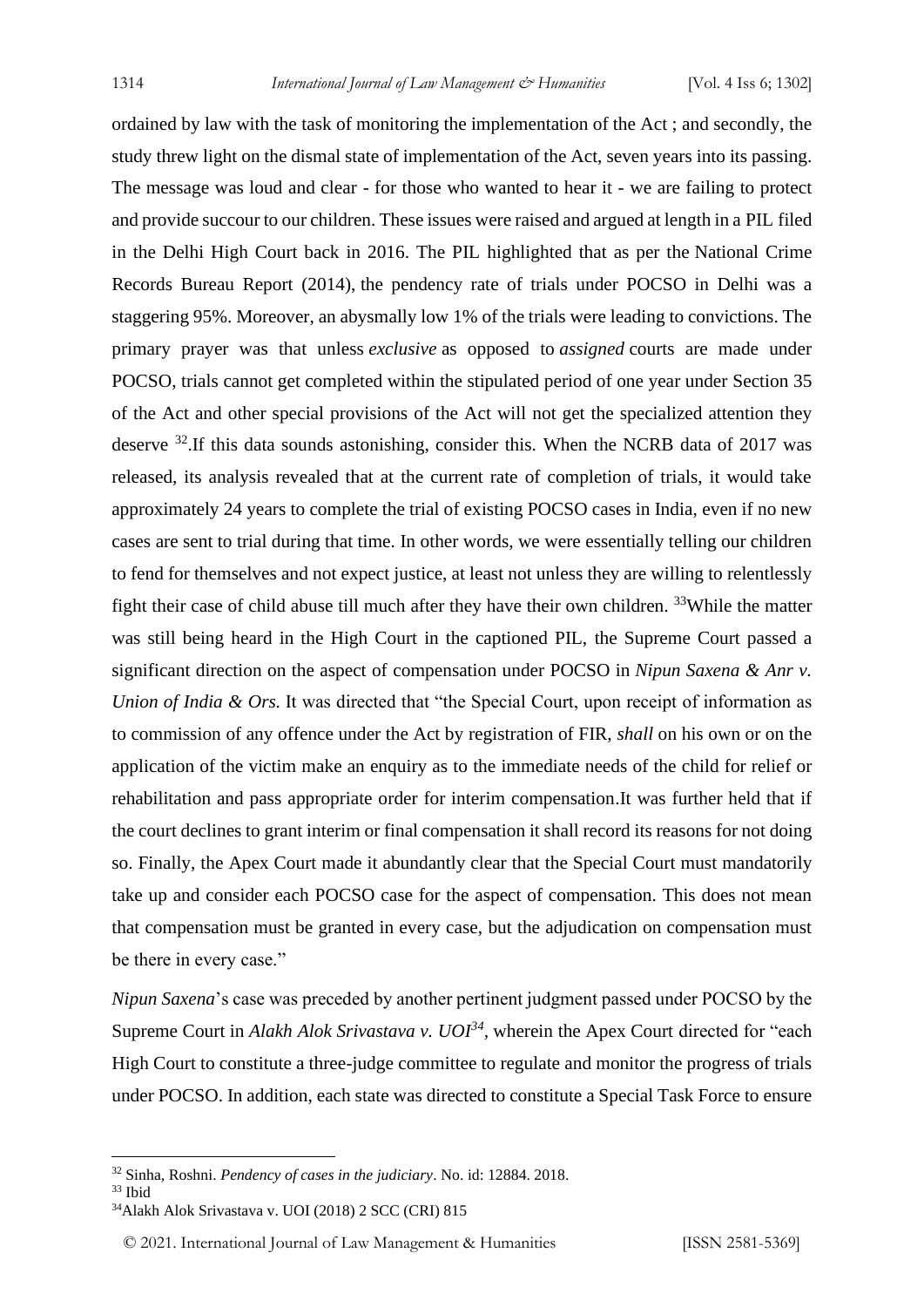that investigation is properly conducted under POCSO". In Delhi, a Special Task Force has been constituted vide order dated May 17, 2018, headed by Special CP, Crime. Yet, on the ground, the position has not substantially improved.

It was the *Unnao Rape* case and the Supreme Court's *suo motu* cognizance "of it that truly brought many of these issues to the fore. The Supreme Court noted that timelines of the Act are not being followed at all. Besides granting interim compensation of Rs. 25 lakh to the victim, the Supreme Court directed that in each district in the country (if there are more than 100 POCSO cases) an *exclusive* Special Court will be set up, which will try no offence expect those under POCSO Act. Though the Court had granted 60 days for the same, the process of setting up and functioning of these courts all over the country is still underway". <sup>35</sup>

On March 9, 2020, the POCSO Rules, 2020 came into effect. These Rules are notable for certain pertinent additions such as:<sup>36</sup>

- 1. Rule 3 mandates "both the Central and state governments to carry out appropriate awareness generation and capacity building under the Act, dissemination of information at airports, railways stations and other public places, etc. Moreover, it provides for the formulation of a 'Child Protection Policy'. This provision will be instrumental in terms of 'prevention', as well as 'cure'".
- 2. Rule 8 provides for "Special Relief' or immediate financial assistance, in the case of any contingency or essential needs, to be sanctioned and provided by the concerned Child Welfare Committee."
- 3. Rule 4 provides that "the support person appointed for the benefit of the child must submit monthly reports with respect to the child victim to the Child Welfare Committee."
- 4. Form A and Rule 4 (14) ensure that "each victim/family is made aware of his/her rights under the Act, at the nascent stage itself, when they first come in contact with the Police".
- 5. Form B and Rule (14) is a Preliminary Assessment Form to assess the immediate financial needs of the child victim and has been incorporated to ensure that he/she gets the financial help where needed, without delay.

The emergence of new POCSO rules in 2020 and the Supreme Court's instructions in 2018-

<sup>35</sup> Suo Motu WP (Crl.) 1/2019

<sup>36</sup> Acharya, Prachi, and Babita Acharya. An Analysis of Protection of Children From Sexual Offences Act, 2012. *Available at SSRN 3733263* (2020).

<sup>© 2021.</sup> International Journal of [Law Management & Humanities](https://www.ijlmh.com/) [ISSN 2581-5369]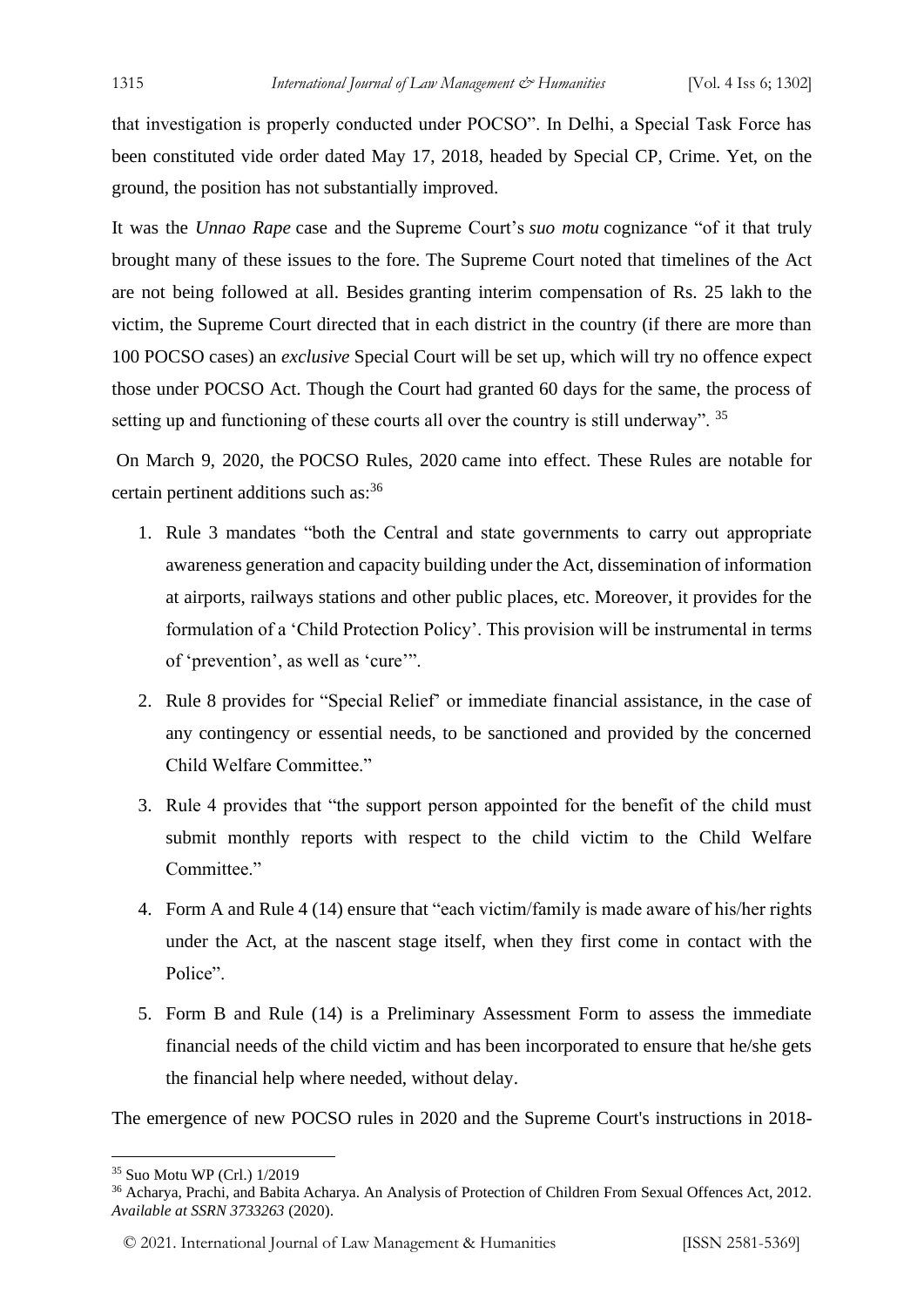2019 give POCSO victims a little hope. Like all laws, local law enforcement is a whole new game. It is to be seen, if these new developments will provide the care and rehabilitation that POCSO victims need and deserve. Nevertheless, a glimmer of hope is better than a glimmer of doubt.

## **VIII. MINISTRY OF HEALTH AND FAMILY WELFARE GUIDELINES FOR MEDICO-LEGAL CARE FOR SURVIVORS OF SEXUAL VIOLENCE**

In 2014, the Ministry of Health and Family Welfare issued guidelines for medico-legal care for survivors of sexual violence to standardize healthcare professionals' examination and treatment of sexual assault survivors. The guidelines "integrate processes geared to respect women's and children's rights to privacy, dignity, creating a non-threatening environment, and informed consent. The guidelines also provide scientific medical information and processes that aid in correcting pervasive myths and degrading practices around rape that have been reinforced by common medico-legal practices. It eliminates what is known as the two-finger test by limiting internal vaginal examinations to those medically indicated and rejects the use of medical findings for unscientific and degrading characterizations about whether the victim was habituated to sex". <sup>37</sup>Under India's federal structure, health care is a state matter, so state governments are not legally bound to adopt the 2014 guidelines.

So far, only nine states have adopted the guidelines, including Uttar Pradesh, Madhya Pradesh, and Maharashtra where Human Rights Watch interviewed survivors and doctors. But Human Rights Watch found that medical professionals, even in states that have adopted the guidelines, do not always follow them. In Uttar Pradesh and Madhya Pradesh, Human Rights Watch found that "doctors examining sexual assault survivors failed to give them adequate information about the tests and lacked sensitivity in dealing with them. In six cases from these states, the doctors allowed female police personnel to be present during the examination, even as they sometimes refused to allow a family member" 38.

## **IX. ANALYSIS OF MAHARASTRA'S MANODHAIRYA SCHEME FOR RAPE VICTIMS, CHILDREN WHO ARE VICTIMS OF SEXUAL OFFENCES**

In India, the air of compensating the V.O.C. was coined up by the Maharashtra NGO by the yojana known as Manodhairya yojana in which the NGO was use to give amounts of money to

<sup>37</sup> Bhullar, D. S., and M. Kaur. Medico-Legal Care For Female Victims Of Sexual Violence. Journal of Punjab Academy of Forensic Medicine & Toxicology 15, no. 2 (2015).

<sup>38</sup> Bandewar, Sunita Vs, Amita Pitre, and Lakshmi Lingam. Five years post Nirbhaya: Critical insights into the status of response to sexual assault. *Indian journal of medical ethics* 3, no. 3 (2018): 215-221.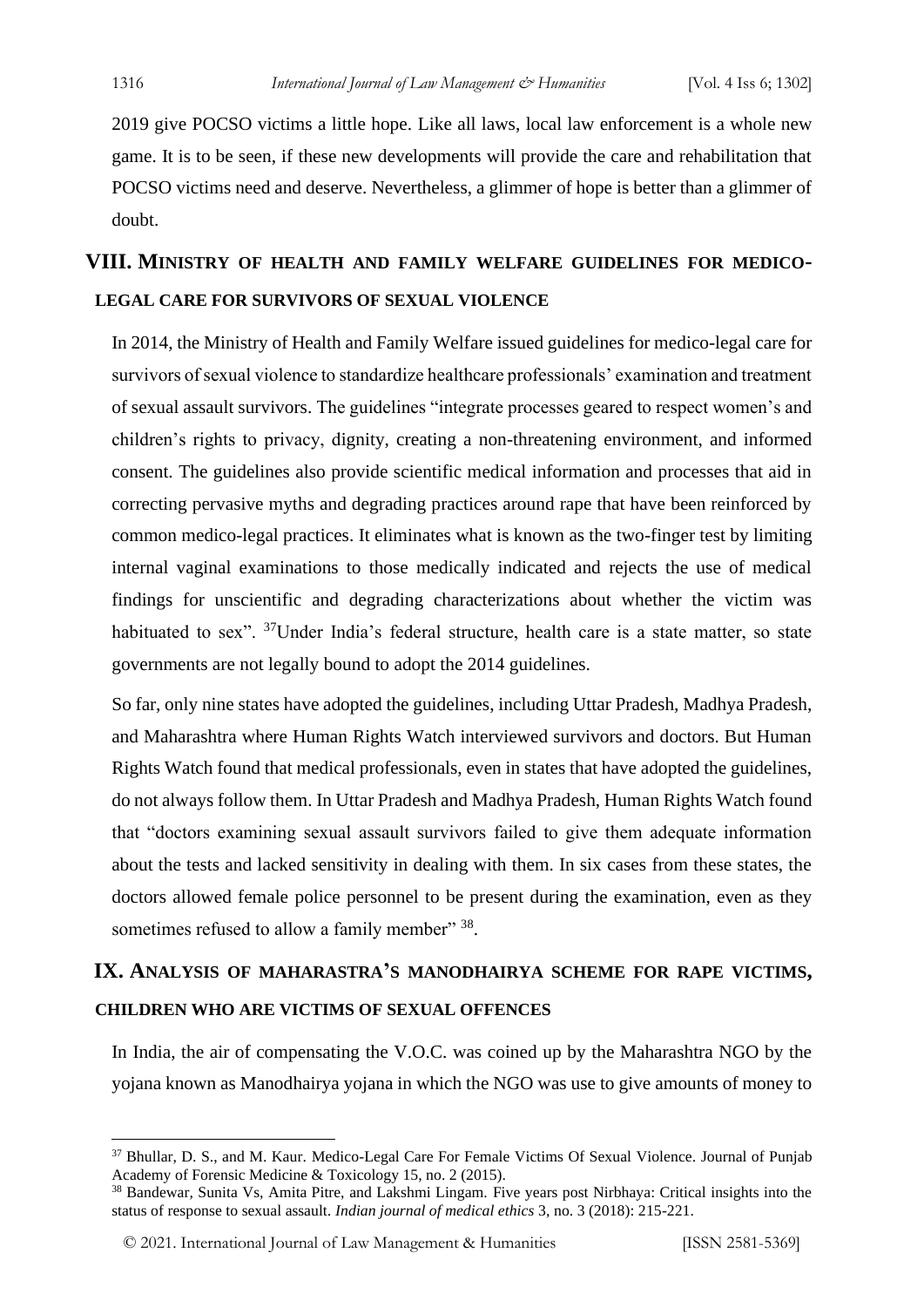overcome of the misfortune or the damages they face in their life. Further this Manodhairya yojana was accepted by the Maharashtra Government and they launched the 'Manodhairya' scheme for the victims of crime. Under this scheme state was supposed to provide compensation between Rs 2 and 3 lakhs to the subsisted. The subsisted will not only receive the medical treatment but also a certain amount to overcome the misfortune in his/her life. <sup>39</sup>

In Maharashtra, the *Manodhairya Scheme* provides "for immediate financial aid to victims of rape under Sections 375-376 IPC, victims of acid attacks under Sections 326A and 326, IPC and victims of penetrative and aggravated penetrative sexual assault under Section 3, 4, 5, and 6 of the POCSO Act". The Scheme underwent major revisions in 2017 that were challenged before the Bombay High Court in *Forum against Oppression of Women* v. *Union of India<sup>40</sup> .* A Committee comprising two judges was constituted to consider the grievances against the Scheme and the petition was disposed after the parties including the State arrived at agreement on the provisions of the Scheme.

#### **X. CONCLUSION**

Judicial and Administrative mechanism is not strengthened enough to ensure expeditious, fair, equitable, inexpensive and accessible mode of seeking compensation in the existing procedural system. The victim is usually unaware of their right in seeking redress through such mechanism. From the above research it can be argued that, the hypothesis with respect to the current Criminal Justice System when it comes to Victim compensation is still not efficient enough. Our criminal justice system is "tilted in favour of the accused and the real victims of crime have by and large remained out of the focus of the welfare agencies, the government and the judicial system". Unlike in Western countries, "in India the victims of crime, especially sexual crimes, remain neglected at every stage, be it trial, investigation or, most important, rehabilitation. The victims end up becoming mere pieces of evidence in the conviction process, with the system failing to provide them any succour to alleviate their pathetic living conditions, The criminal justice system is far from satisfactory in its task of protecting the rights of the rape victims and the society, who merely fails to accommodate and support the victim of rape. The study explored many problems associated with almost every aspect of the service and legal systems responses to the victims of rape and has discussed how these problems result in disservice to victims. However it is admitted that it is easy to be cynical and find fault with the system; what is difficult is to come out with radical and workable

<sup>39</sup> Kottapalle, Aparna N. MANODHAIRYA SCHEME. *Journal of Dharma* 41, no. 2 (2016): 157-180.

<sup>40</sup> Forum against Oppression of Women v. Union of India, Criminal Public Interest Litigation No. 35 of 2013, Bombay High Court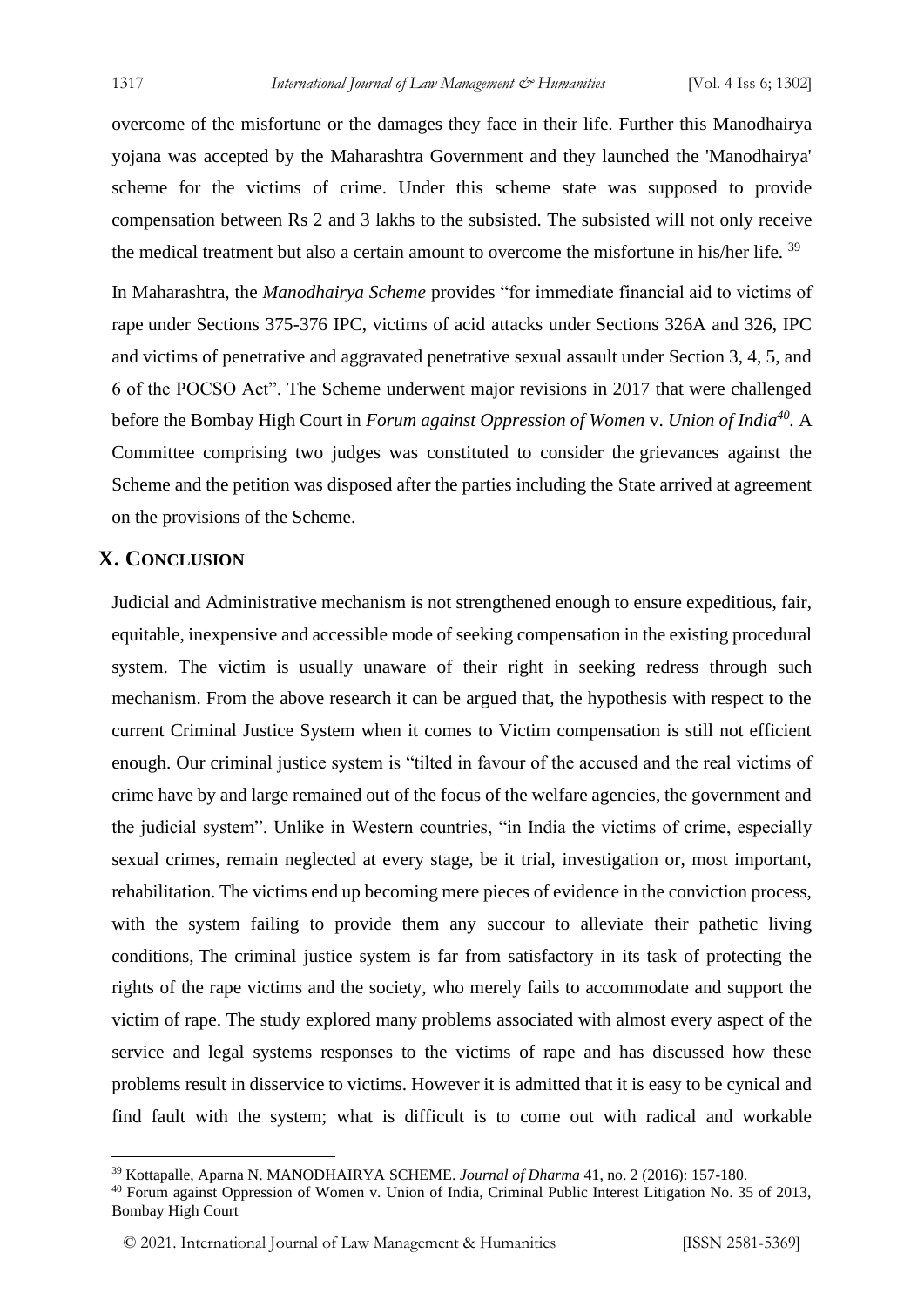solutions."<sup>41</sup> The very basic purpose for the court system is to award justice to the victims of crimes. The Constitution of India imposes heavy duty on the judicial system for providing legal mechanism to deal with problem relating to imparting justice. The setting up an independent judicial system, inclusion of fundamental rights and directive principles of state polices further shows the commitment of our constitution makers in making the judicial system an effective organ of state machinery on which people can rely with trust and hope of justice". There is also more that can be done to improve victim care from first response onwards. The first contact between a victim and police is important. Further, the time it takes to get a NGOs worker and legal officer to a victim needs to be reduced. The transportation of victims that should be better and the environment where a victim finds herself is not always the most comfortable. As a minimum, changes of clothing should be available and urine kits and mouth swabs used early to minimize the stress that victims suffer during the investigation".

In fact, there is no institutional mechanism to provide psychological counselling for rape survivors in India. Most of the Indian laws like IPC, POCSO Act, Protection of Women from Domestic Violence Act, The Sexual Harassment of Women at Workplace Act, etc., have provisions only for awarding monetary compensation to the victims of criminal offence. After the 2012 Nirbhaya gang rape, the IPC was amended to the effect that all hospitals, public or private, whether run by the Union government, the state government, local bodies or any other person, are now required to provide first aid or medical treatment free of cost to rape and acid attack victims".

"It is now 25 years that India needs to emulate again a much desired counselling program on the lines of British Columbia's Crime Victim Assistance Program Counselling Guidelines 2018. It is quite a comprehensive programme that includes establishment of counselling services (to respond to the psychological, or counselling needs) or expenses as a benefit that may be available not only to victims but also to their immediate family members and some witnesses. It provides for maximum number of hours of counselling up to 48 hours for victims, 36 hours for immediate family members and 12 hours for witnesses. However, if the claimant is a minor, the maximum limit of hours of counselling may exceed on approval. In most cases, the provision is to make payment of fees for counselling directly to the service provider and the fee rate payment is determined on the basis of counsellor's work experience, academic and professional accreditation. Further, the choice of counsellor is entirely that of the claimant but

<sup>41</sup> Kim, Deborah. "Marital rape immunity in India: historical anomaly or cultural defence?." *Crime, Law and Social Change* 69, no. 1 (2018): 91-107.

<sup>© 2021.</sup> International Journal of [Law Management & Humanities](https://www.ijlmh.com/) [ISSN 2581-5369]